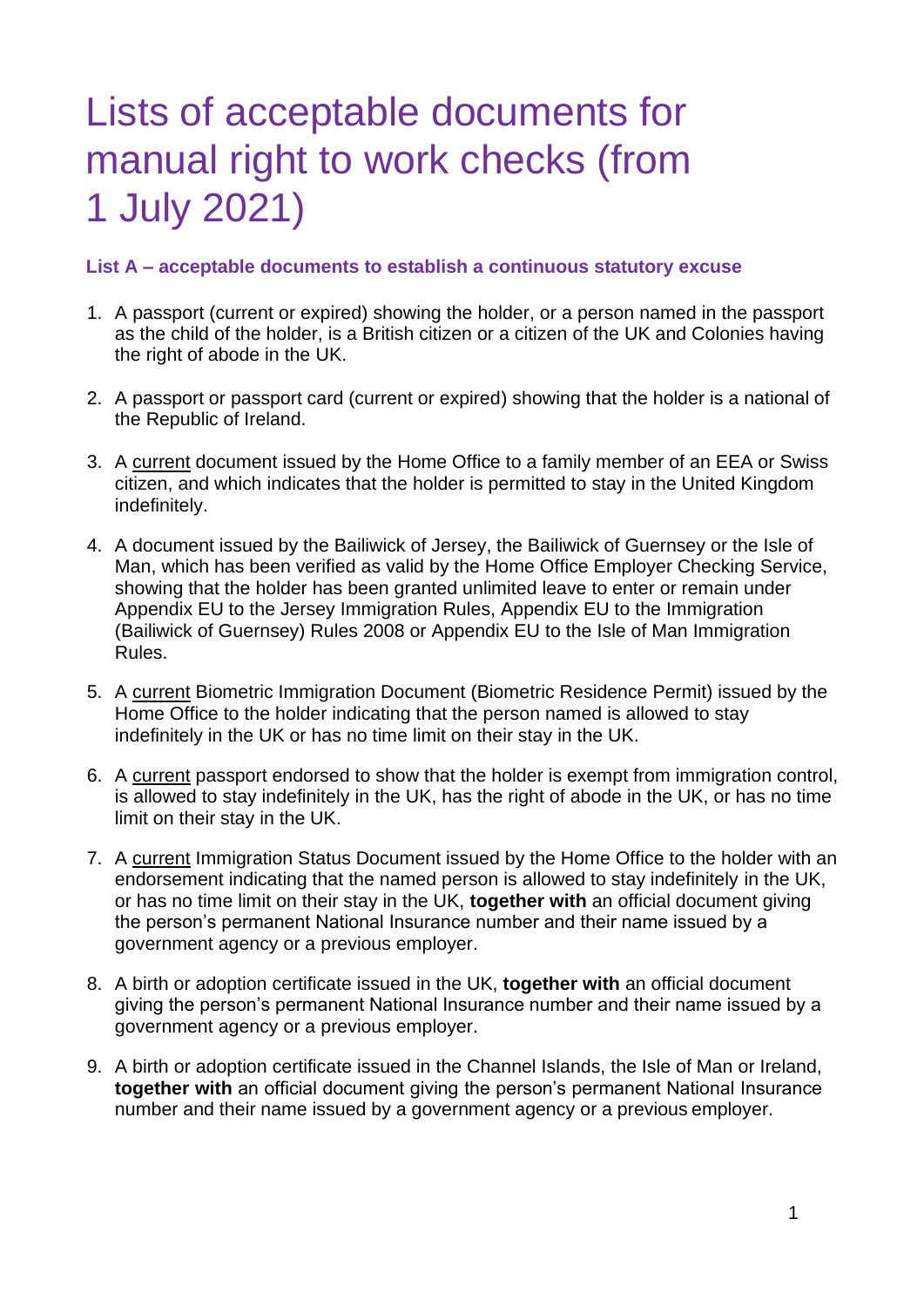10.A certificate of registration or naturalisation as a British citizen, **together with** an official document giving the person's permanent National Insurance number and their name issued by a government agency or a previous employer.

#### **List B Group 1 – documents where a time-limited statutory excuse lasts until the expiry date of leave**

- 1. A current passport endorsed to show that the holder is allowed to stay in the UK and is currently allowed to do the type of work in question.
- 2. A current Biometric Immigration Document (Biometric Residence Permit) issued by the Home Office to the holder which indicates that the named person can currently stay in the UK and is allowed to do the work in question.
- 3. A current document issued by the Home Office to a family member of an EEA or Swiss citizen, and which indicates that the holder is permitted to stay in the United Kingdom for a time limited period and to do the type of work in question.
- 4. A document issued by the Bailiwick of Jersey, the Bailiwick of Guernsey or the Isle of Man, which has been verified as valid by the Home Office Employer Checking Service, showing that the holder has been granted limited leave to enter or remain under Appendix EU to the Jersey Immigration Rules, Appendix EU to the Immigration (Bailiwick of Guernsey) Rules 2008 or Appendix EU to the Isle of Man Immigration Rules.
- 5. A document issued by the Bailiwick of Jersey or the Bailiwick of Guernsey, which has been verified as valid by the Home Office Employer Checking Service, showing that the holder has made an application for leave to enter or remain under Appendix EU to the Jersey Immigration Rules or Appendix EU to the Immigration (Bailiwick of Guernsey) Rules 2008, on or before 30 June 2021.
- 6. A frontier worker permit issued under regulation 8 of the Citizens' Rights (Frontier Workers) (EU Exit) Regulations 2020.
- 7. A current Immigration Status Document containing a photograph issued by the Home Office to the holder with a valid endorsement indicating that the named person may stay in the UK, and is allowed to do the type of work in question, together with an official document giving the person's permanent National Insurance number and their name issued by a government agency or a previous employer.

#### **List B Group 2 – documents where a time-limited statutory excuse lasts for six months**

- 1. A document issued by the Home Office showing that the holder has made an application for leave to enter or remain under Appendix EU to the immigration rules on or before 30 June 2021 **together with a Positive Verification Notice** from the Home Office Employer Checking Service.
- 2. A document issued by the Bailiwick of Jersey or the Bailiwick of Guernsey showing that the holder has made an application for leave to enter or remain under Appendix EU to the Jersey Immigration Rules or Appendix EU to the Immigration (Bailiwick of Guernsey) Rules 2008 on or before 30 June 2021 **together with a Positive Verification Notice** from the Home Office Employer Checking Service.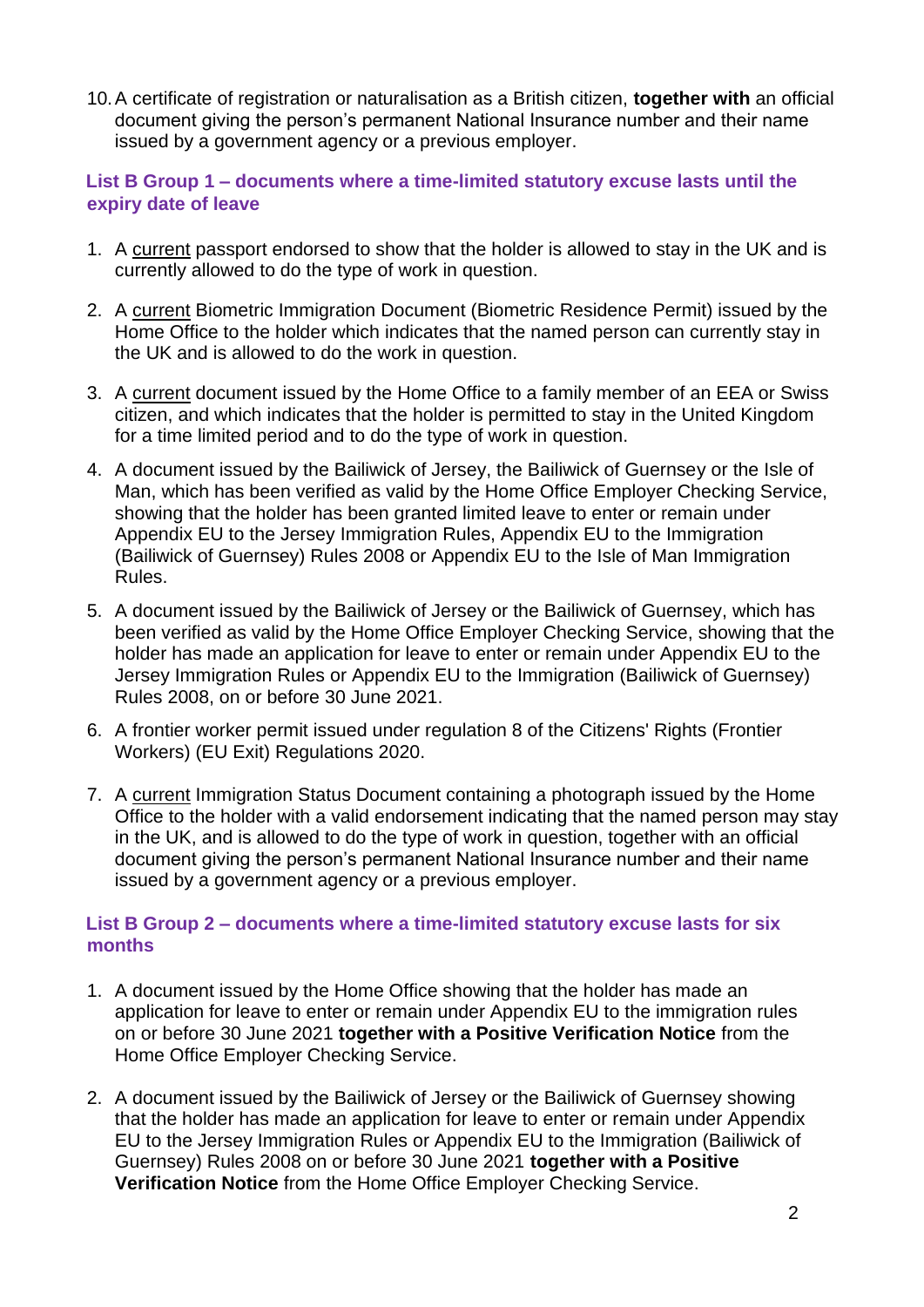- 3. An Application Registration Card issued by the Home Office stating that the holder is permitted to take the employment in question, **together with a Positive Verification Notice** from the Home Office Employer Checking Service.
- 4. A Positive Verification Notice issued by the Home Office Employer Checking Service to the employer or prospective employer, which indicates that the named person may stay in the UK and is permitted to do the work in question.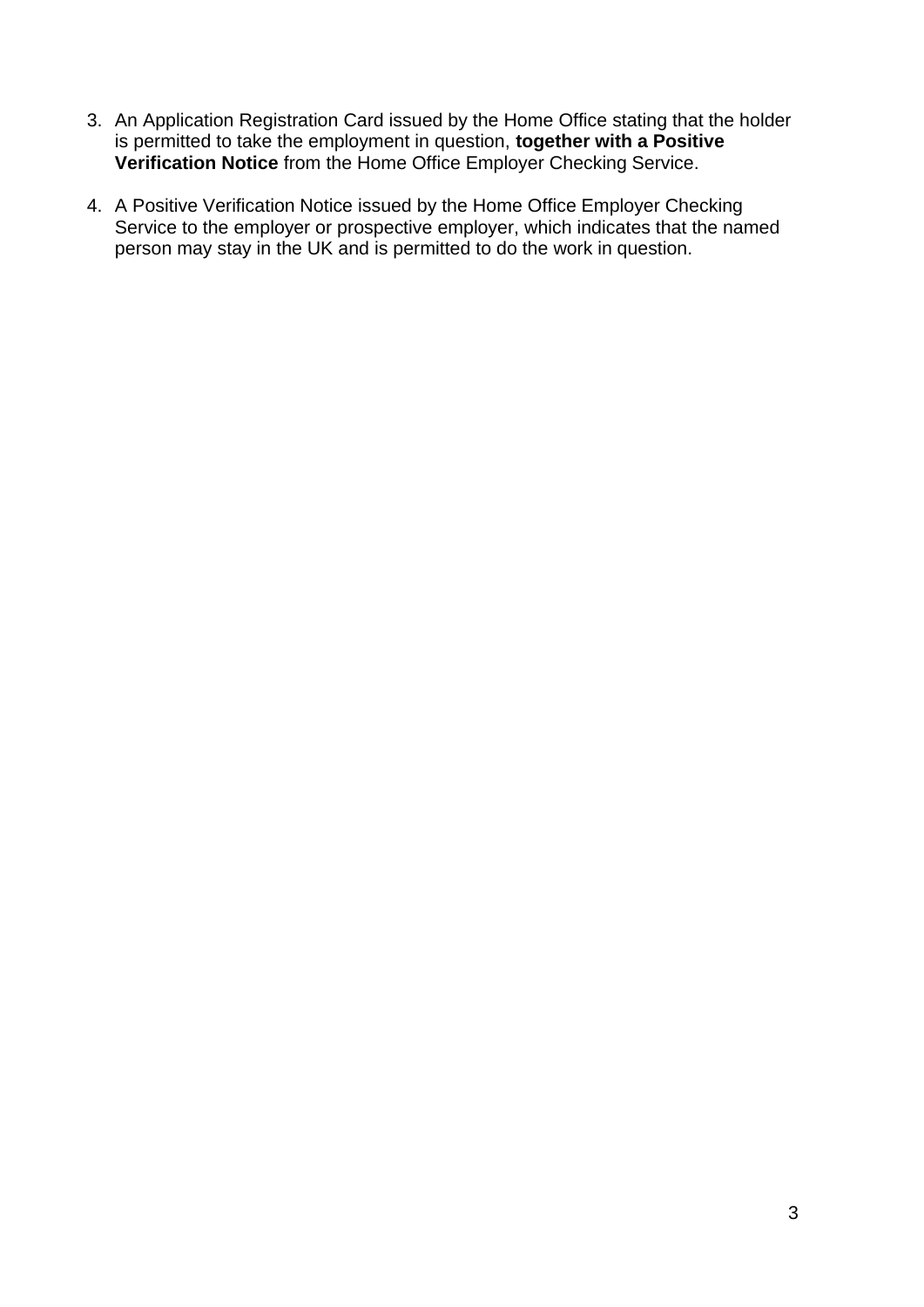## **Right to work checks for EEA citizens from 1 July 2021**

The UK has left the European Union (EU) and the Immigration and Social Security Coordination (EU Withdrawal) Act 2020 ended free movement law in the UK on 31 December 2020. On 1 January 2021, a grace period of six-months began, during which time relevant aspects of free movement law have been saved to allow eligible EEA citizens and their family members resident in the UK by 31 December 2020 to apply to the EUSS. This period ends on 30 June 2021.

From 1 July 2021, EEA citizens and their family members require immigration status in the UK. They can no longer rely on an EEA passport or national identity card, which only confirms their nationality, to prove their right to work. They will be required to provide evidence of lawful immigration status in the UK, in the same way as other foreign nationals.

### Irish citizens

Irish citizens continue to have unrestricted access to work in the UK. From 1 July 2021, they can prove their right to work using their Irish passport or Irish passport card, or their Irish birth or adoption certificate together with an official document giving the person's permanent National Insurance number and their name issued by a government agency or a previous employer.

Irish citizens can also apply for a frontier worker permit, this permit can be issued digitally or as a physical permit, so they may choose to prove their right to work using the [Home Office online right to work service](https://www.gov.uk/prove-right-to-work) or present their physical permit if they have one.